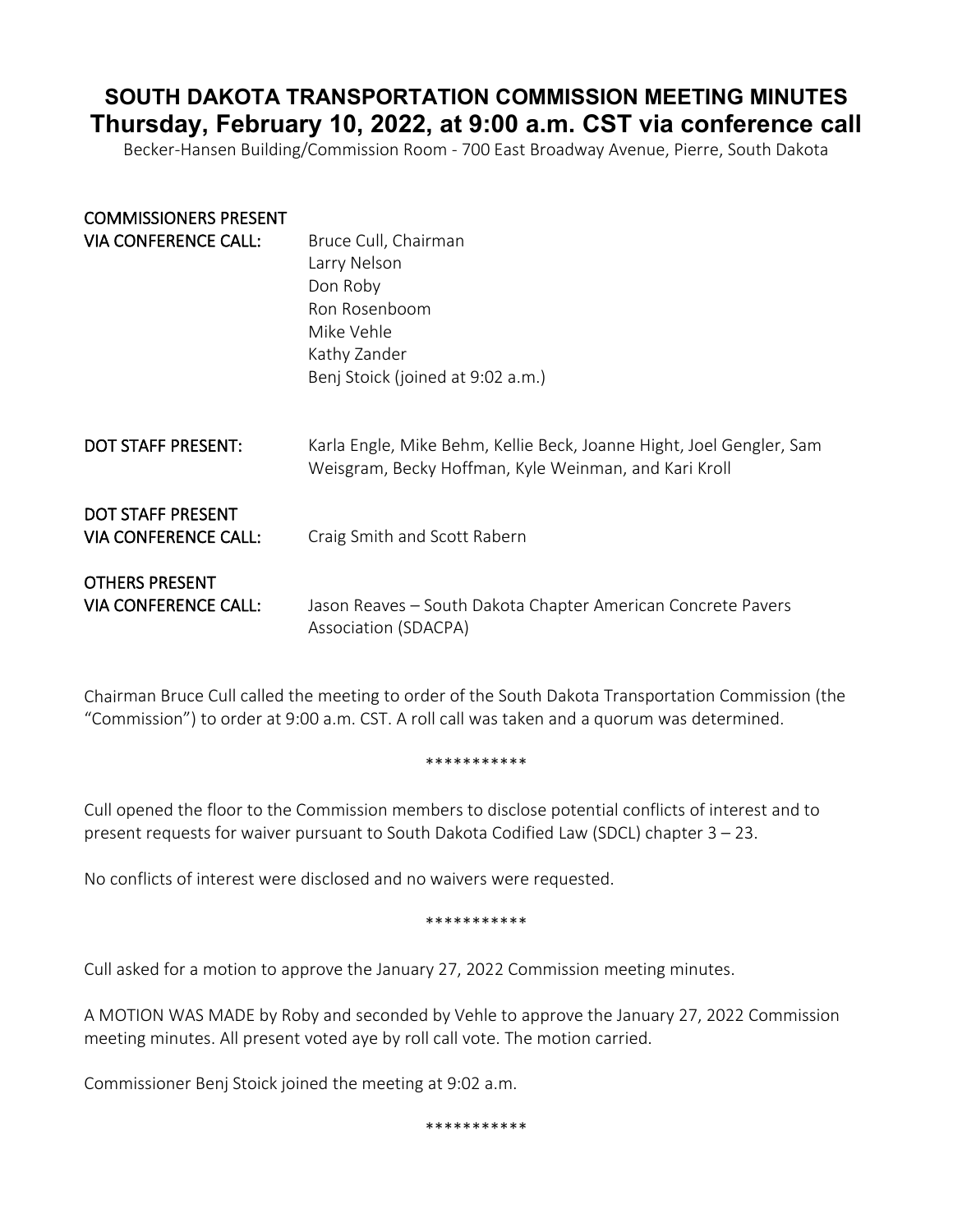Sam Weisgram of the Office of Project Development presented the following bid letting results:

# February 2, 2022

## Bridge Deck Overlay, Asphalt Concrete Resurfacing of Approaches

1 065D IM 0909(91)394 Minnehaha County Journey Group Companies \$462,518.50 Interstate 90 - 2 miles west of Interstate 29, 470th Avenue overpass

A MOTION WAS MADE by Vehle and seconded by Rosenboom to approve bid #1. All present voted aye by roll call vote. The motion carried.

# Grading, Interim Surfacing, Structures (166' Steel Girder Bridge, 2-12x10 CIP RCBC, (2) 10x5 CIP or Precast RCBC, 2-9x6 CIP or Precast RCBC, 2-9x5 CIP)

2 05D9 P-PH-B 0015(82)167 Grant County Midland Contracting, Inc  $$10,815,862.65$ SD15 - From the N Jct of SD20 north to Milbank

## Culvert Repair

3 06FJ IM-NH-P 0041(162) Lawrence, Meade, Pennington County Hilt Construction,Inc. \$310,632.10 Various Locations Throughout the Rapid City Area

A MOTION WAS MADE by Stoick and seconded by Roby to approve bids #2-3. All present voted aye by roll call vote. The motion carried.

### Asphalt Surface Treatment

4 088J NH-P 0042(92) 2012 2022 Butte, Harding, Perkins County Jensen Rock & Sand, Inc. \$2,971,640.97 Various Routes in the Belle Fourche Area

A MOTION WAS MADE by Rosenboom and seconded by Roby to approve bid #4. All present voted aye by roll call vote, except Commissioner Stoick who abstained from discussion and vote due to a potential conflict of interest arising from personal relationships with principals of Jensen Rock & Sand, Inc. The motion carried.

#### \*\*\*\*\*\*\*\*\*\*\*

Joel Gengler, Program Manager for the Office of Right of Way (ROW), presented the following items for Commission consideration:

1. Request Transportation Commission approval to abandon by resolution the following properties acquired for highway right-of-way:

Lot A in Lot H1 of the SW1/4 and in Lot H1 of the SE1/4 of Section 5, Township 1 South, Range 17 East of the B.H.M., Pennington County, South Dakota, containing 13.33 acres.